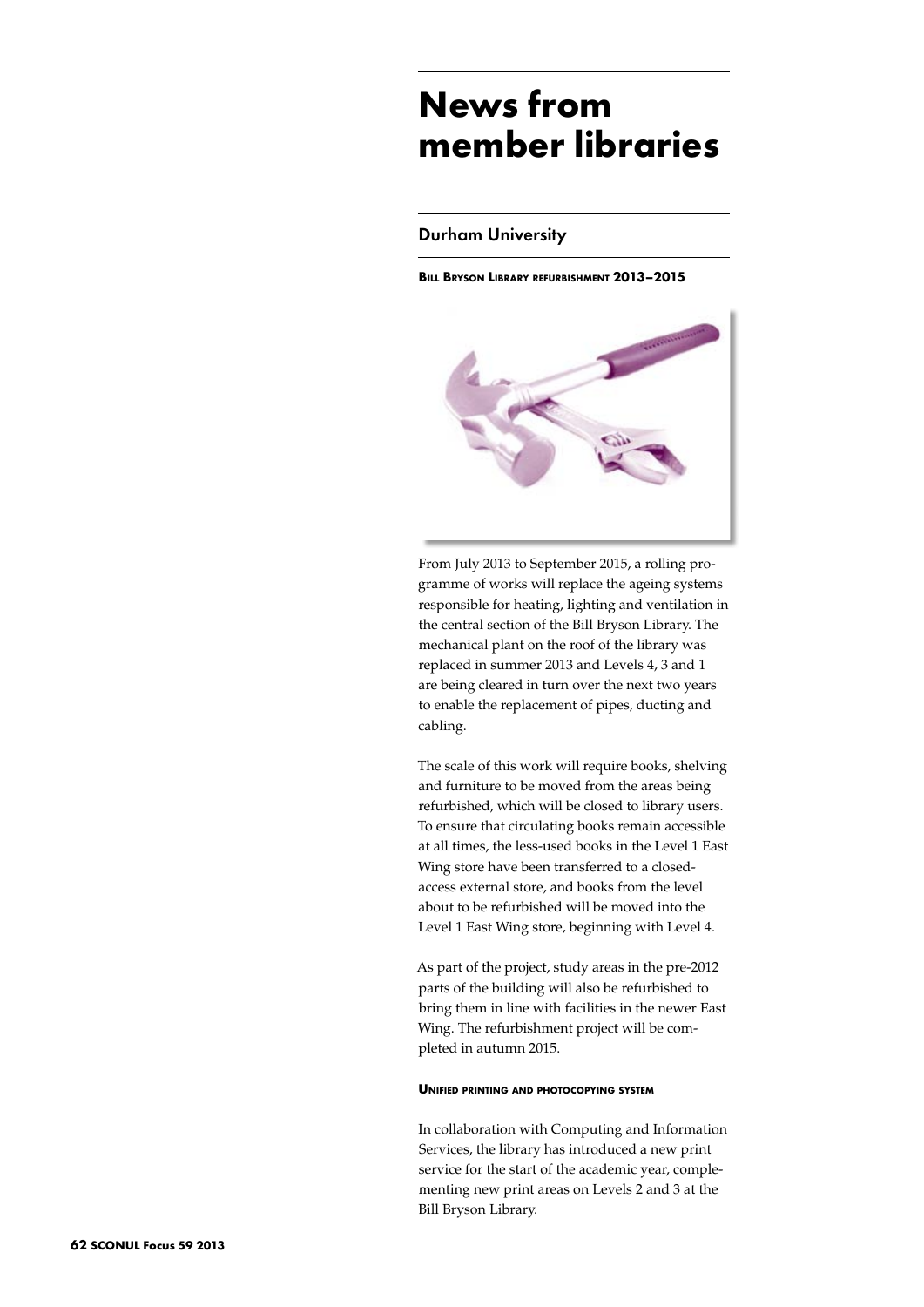The service will replace student printing services and the library's photocopying service, making it easier for students to manage their own printing and copying through multi-functional devices (MFDs). Photocopying cards are being phased out as part of this change. Under the new system, students will pay for credits to be added to their campus card, which they will scan in order to send their document to print in the library.

#### **Lindisfarne Gospels Durham**



From July to September 2013, Palace Green Library hosted the Lindisfarne Gospels Durham exhibition, attracting tens of thousands of visitors to Durham. Created by the community of St Cuthbert on Lindisfarne, the Gospels are one of the best examples of creativity and craftsmanship of the medieval era.

Also on show were Anglo Saxon artefacts such as ornate gold objects from the Staffordshire Hoard, intricately carved stone from Lindisfarne and silver from Hexham, alongside medieval manuscripts such as the St Cuthbert Gospel and the Durham Gospels.

Our learning team offered family activities every day of the school holidays in the Wolfson Gallery, including mini Lindisfarne lectures, craft activities, gardening and drama. Local schools helped to create a very special storytelling chair which formed the centrepiece of this free community gallery.

#### **Increase in film holdings**

As a support department for all members of staff in the university, one of the most accessible collections we have is our audio-visual collection. In the light of positive feedback regarding the breadth of our DVD collection, we decided to increase it further. Earlier this summer we thought about adding around 300 titles to the collection, including titles of critical and popular acclaim from the

beginnings of cinema to the modern day. We aim to promote this to all staff, both to raise awareness of our substantial audio-visual collections generally, and to remind university staff who may associate the library only with academic textbooks that we have a wide-ranging collection of materials which they are fully entitled to borrow.

#### **Document delivery service charges (DDS)**

As a result of price rises at the British Library, we have increased our document delivery prices from 1 August 2013. Standard requests for loans, copies (photocopies and scans) and renewals increased from £2.50 to £3.50 and international photocopies increased to £12.50.

The DDS charge made to users had been raised just once since 2000 (from £2 to £2.50), an increase of 25%. Over the same period, the British Library has increased its charges by 148% for books (from  $£4.67$  to  $£11.60$ ) and by 39.7% for journal articles (from £4.67 to £7.50). The British Library advised that from 1 August 2013 the cost of a book request would rise to £12.05. The cost of article requests would be variable, depending on whether the item is available digitally or has to be scanned manually. In the light of these increases and in order to maintain a sustainable DDS service, the library therefore increased the charge made for DDS requests.

#### **Business School Library move**

Durham University Business School Library, which had been temporarily located well outside the city at Ushaw College, was relocated back to Mill Hill Lane, Durham, in August. The new purpose-built library facilities were operational from September.

## *Rachel Smith*

*Communications and Marketing Officer r.l.smith@durham.ac.uk*

*Ben Taylorson Academic Liaison Librarian benjamin.taylorson@durham.ac.uk*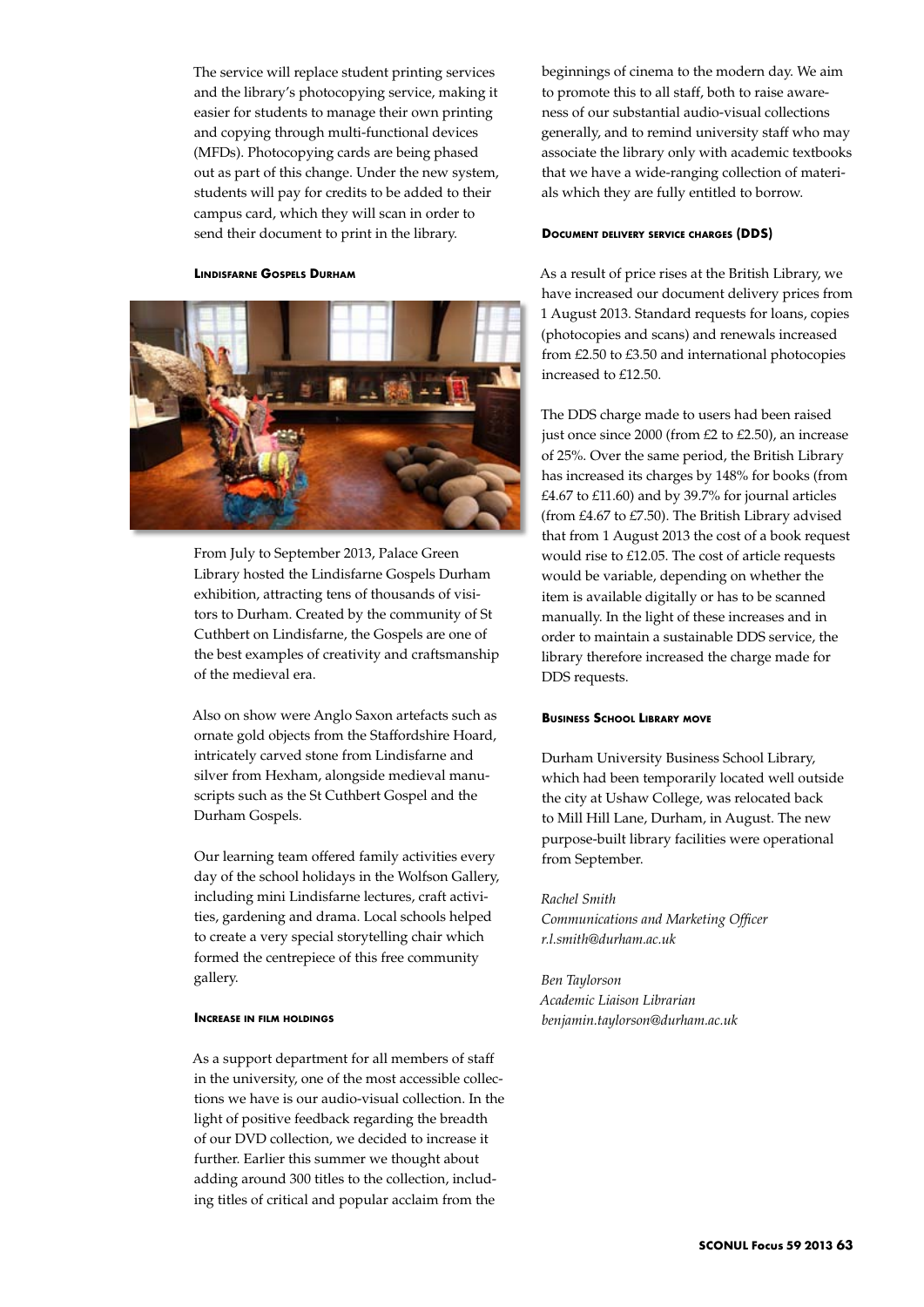# University of Liverpool Library

The last year and a half has been a period of great change for the library and its staff. The retirement of two members of senior staff, David Backham in summer 2012 and Ian Jackson in December 2012, prompted a full-scale review of library services and activities. The Senior Management Team commissioned a group of four external reviewers working at comparable institutions to provide an external perspective. The reviewers met with staff at all levels before producing their reports in summer 2012. Following a lengthy discussion and consultation period the new structure was rolled out in spring of this year. The library staff now work in one of four sections: Academic Liaison and Special Collections & Archives; Collections, Content & Discovery; Customer Services; and Planning & Resources.

Further senior staff changes (as if the latter were not enough!) were the resignation of David Clay, Head of Academic Liaison, who left us in summer 2012 to work at the University of Salford and also of Maureen Watry, Head of Special Collections & Archives, who left at the end of April to work on a research project in the School of Architecture. In May we welcomed Andrew Barker from the University of East Anglia as Head of Academic Liaison; he also took over responsibility for Special Collections & Archives.

A bequest of over £1m from the late Janet Gnosspelius enabled us to create a dedicated Researcher Reading Room in the Sydney Jones Library. The eagerly anticipated opening was in January 2013, and feedback so far has been excellent. It already appears to have paid dividends in the form of a substantial improvement in our score in the Postgraduate Research Student Survey for 2013. We were also able to re-model the ground floor of the Abercromby Wing to incorporate a new combined Reception / Helpdesk, a book sorter and additional much needed social study space.



As this work was nearing completion we were informed that we were the recipients of a further £1.4m from the estate and, although we felt incredibly fortunate, it did send us into a bit of a panic as we were required to make plans to spend the bequest while we were still in the throes of the Library Review! We are now in the process of drawing up proposals for the next stage of development work, which will concentrate on the Grove Wing (the original Sydney Jones Library building). The installation of mobile shelving on the ground floor will allow us to release more space on the upper floors for quiet and silent study.

The terms of the Gnosspelius bequest meant that the money had to be spent on the Sydney Jones, the library for the humanities and social sciences. This focused our minds on the need to acquire funding to improve the facilities at the science and engineering library, the Harold Cohen. We were successful in obtaining funding to create a refreshments / social study on the ground floor, and next session we hope to obtain university capital funding to improve the ground floor and entrance. We also plan to create more group study space and improve the visibility of the staff offices.

Despite all the above, we have still found time to introduce changes to improve services to users and increase staff efficiency. We have recently upgraded the LMS with the purchase of Innovative Sierra. We have also begun to implement a series of three user-driven initiatives; the strategy behind these initiatives is known as 'Resources for courses'.

The most significant of these three initiatives is our adoption of Talis Aspire reading list software. Badged as 'Reading Lists @ Liverpool', we have implemented the software quickly; it was up and running, ready for start of the new academic year. The next stage is the roll out of what Talis refer to as the 'success stage'. Early indications suggest that the university community will embrace the

**64 SCONUL Focus 59 2013**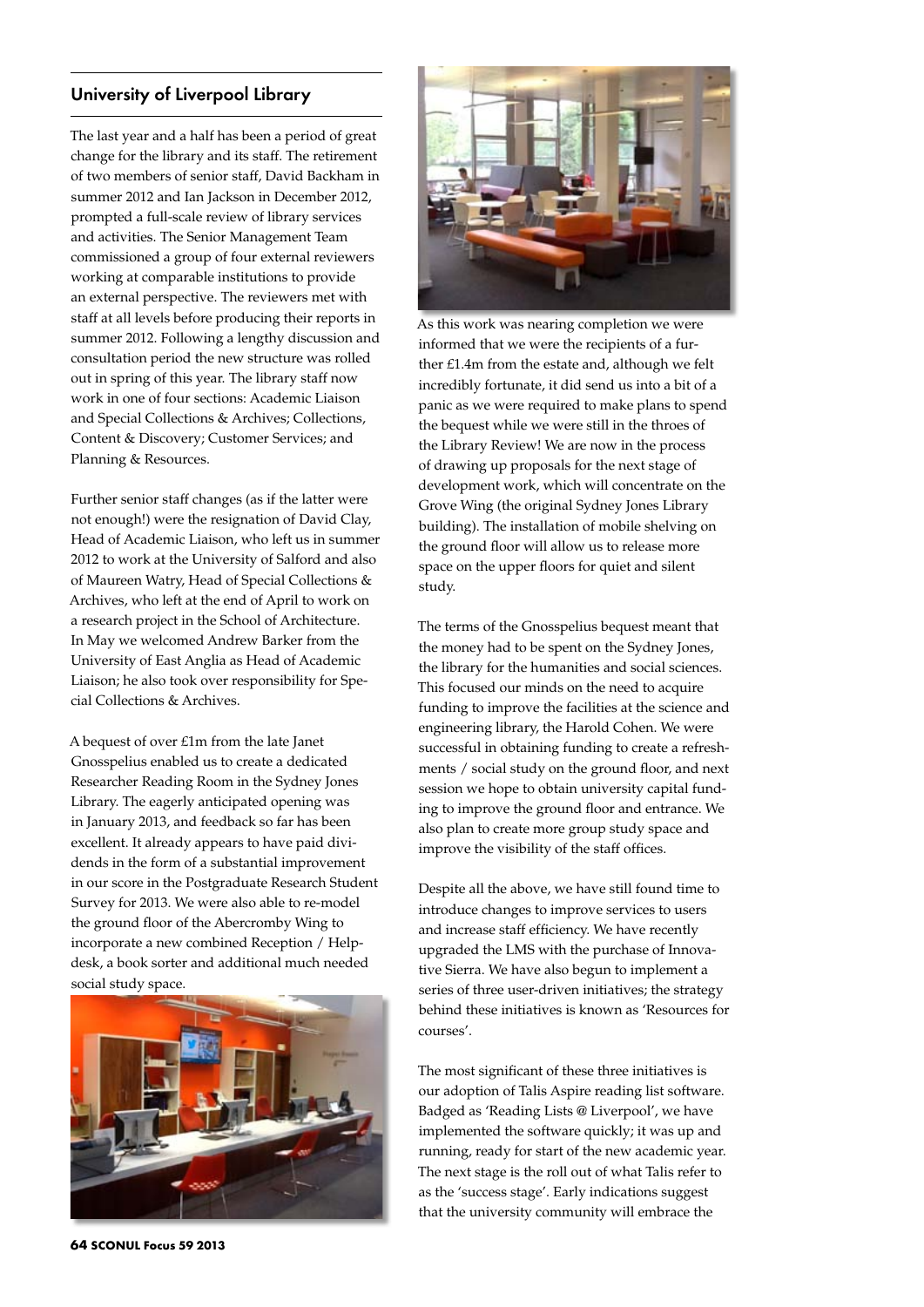possibilities that 'Reading Lists @ Liverpool' will provide for improved access to library resources at point of need.

The purchase of Talis Aspire was only part of a wider strategy to engage more fully with users and to ensure that we are providing resources at point of need. Although ensuring a quick and easy route through to reading lists is perhaps the key to providing the resources that our students want, it is by no means the only answer. In parallel we promoted our books recommendation page better via a More books initiative, which was launched in October 2013. The aim of this strand of 'Resources for courses' is to make it clearer to all our users that they can help shape our collections to meet their own needs. By raising the visibility of our books recommendation pages and by being much more proactive in the way we work with students to promote this service, we aim to be better positioned to provide a response to the criticism of every library in every survey - not enough books for student needs.

The third strand of the initial roll out of 'Resources for courses' is a move to providing e-books via the demand-driven acquisition model. We'll be using EBL for this service and our aim is, as with each part of 'Resources for courses', to ensure that we provide the right books in the right numbers at point of need, with an ultimate increase in user satisfaction.

All these initiatives will be driven in partnership with the Guild of Students. We meet regularly with the Guild to discuss our ideas and to ensure that any new initiatives have been road-tested with our student body and are fit for purpose. The plan is that 'Resources for courses' will be marketed on promotional material as being a joint library / Guild initiative. In addition, by engaging with the Guild and talking to their student reps during their training day, we shall have champions in every school and faculty who are aware of what we are trying to achieve and who can help us get our message out to staff and students.

*Carol Kay Head of Planning and Resources University of Liverpool c.kay@liverpool.ac.uk*

# Edinburgh Napier University

#### **Information Services**

## *BYOD: Bring your own device*

Having acknowledged a change in our customers' behaviour over the past few years the university has launched a digital futures project to consider all aspects of the digital spectrum and how it may affect us in the future. One facet of this project looked at the students' need to bring their own devices into the university and their expectation of a certain degree of knowledge or support from staff when things go wrong or won't work.

We purchased seven devices of differing types and costs: Apple iPad 2, Kindle Fire, Surface, Nook Reader, Nexus 7 and MacBook, and each team had a standard laptop for general use within the team. We had no specific criteria for purchasing the devices other than that each has its own unique features.

Staff from Information Services were invited to attend familiarisation sessions to learn about the devices and to get some 'hands on' experience. In each session the presentation began with an explanation of the need to know about various devices and software available on the market. It then gave a brief overview of the three main platforms in the marketplace: Apple, Windows and Android. This proved to be an invaluable source of information as many of our staff didn't understand the difference and admitted to not understanding the terminology when looking to purchase an item for home.

Another mystery solved was the introduction to our wifi facility, Eduroam. It was a revelation to many staff that this facility is extended to students from other institutions who are also using Eduroam. We have a lot of visiting students who just want a space to study and we have received a few queries about this service in the past.

Each device was described and features were highlighted; also described were the software available and the restrictions by providers – i.e. Apple, Google, Amazon. Purchasing a new device is very complicated because of the various providers and software involved. This part of the session encouraged a lot of discussion from staff, who have varying levels of knowledge from personal experience.